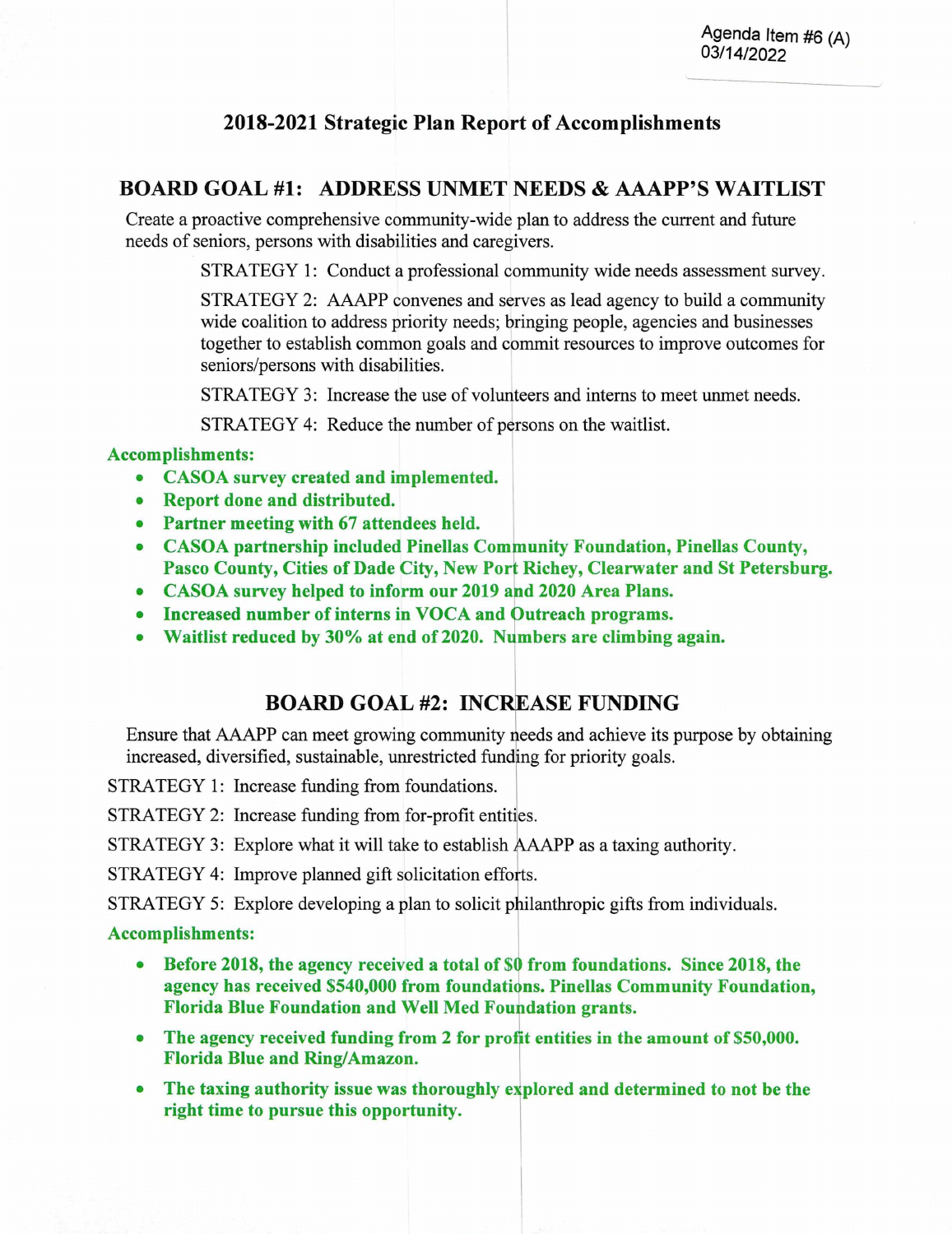**Strategies 4 and 5 have not been met.** 

## **BOARD GOAL #3: EXPAND AWARENESS & ADVOCACY EFFORTS**

Increase awareness/understanding re aging issues to targeted populations who can either: 1. use services or 2. Enhance/expand the services available in our community.

STRATEGY 1: Create a standing Board Committee to oversee and implement awareness and advocacy initiatives.

STRATEGY 2: Develop simple standardized messages and training to ensure compelling and consistent messaging.

STRATEGY 3: Establish & nurture relationships with Legislators so that they understand needs, issues and support solutions.

STRATEGY 4: Identify target audiences that have access to our client population and select the appropriate distribution channels for each segment of our target population.

#### **Accomplishments:**

- **The Advocacy Committee was created.**
- **One standardized message was created.**
- **Continuing to establish and nurture relationships with legislators. Presentations to delegation meetings, in person district and Tallahassee meetings. Regular email contact and invitation to AAAPP events and activities.**
- **Outreach Plan includes identificatior of target audiences and more outreach being conducted.**

# **BOARD GOAL #4: EXPAND, DIVERSIFY AND STABILIZE COMMUNITY PARTNERSHIPS**

Enhance/expand the resources available in our community to address the issues of seniors, persons with disabilities and caregivers.

> STRATEGY 1: Explore expanding services to seniors through Medicaid Managed Care Long Term Care Program (SMMCLTC).

STRATEGY 2: Expand participation in Evidence Based Prevention Programs/Service Delivery Model to help increase community resources focused on solving problems that face the elderly and persons with disabilities.

STRATEGY 3: Identify/expand partnerships to include nontraditional partners that can help increase community resources focused on solving problems that face the elderly and persons with disabilities.

STRATEGY 4: Use the needs assessment (1.1 and 1.2) to identify and recruit additional partners.